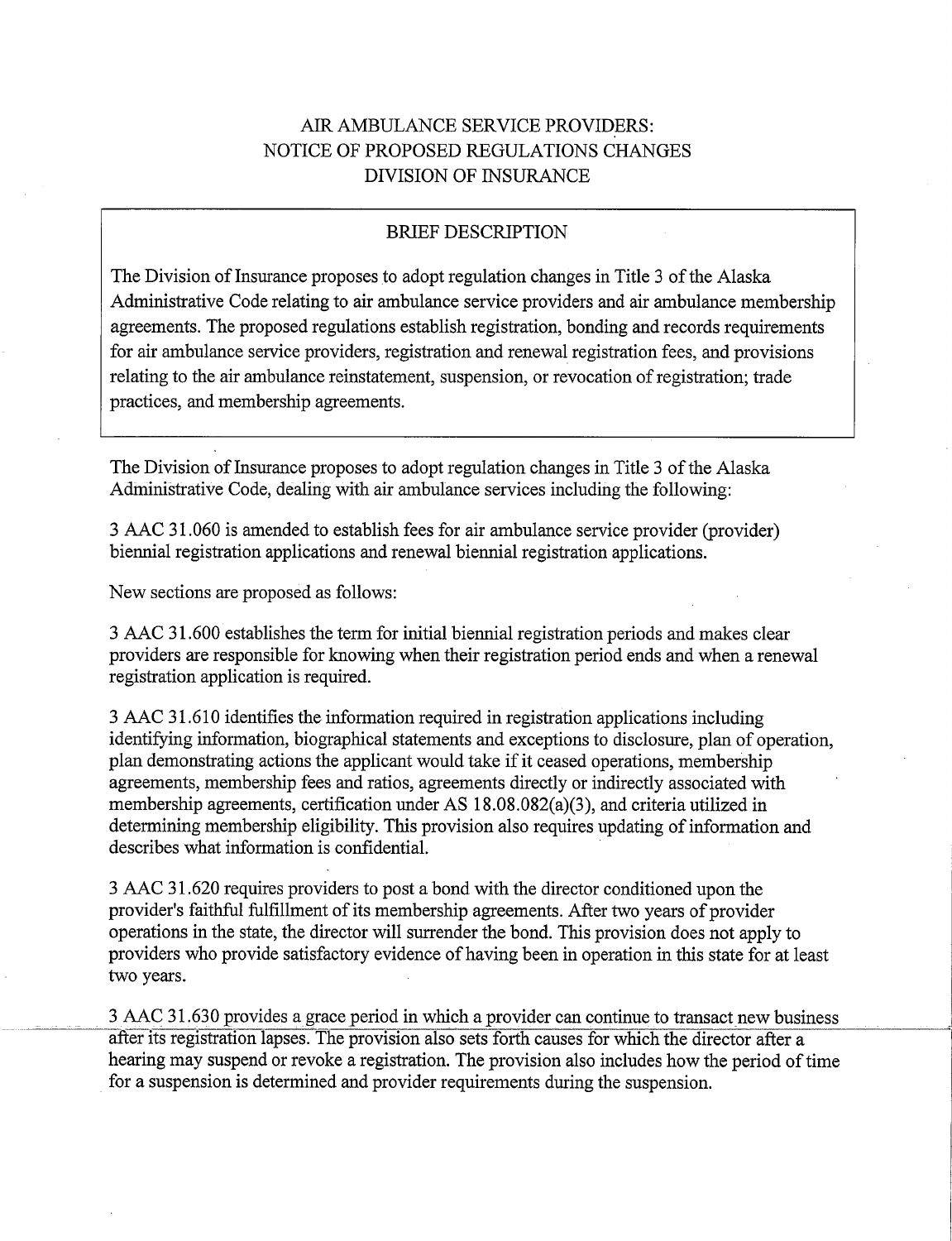3 AAC 31.640 establishes trade practices including, if applicable, how medical necessity is to be determined, protection of consumer financial and health information from disclosure, required and prohibited provisions in membership agreements, a description of what constitutes acceptable insurance coverage if eligibility for a membership agreement is contingent upon the applicant's insurance coverage, compliance with state unfair claims settlement act or practices regulations, and a requirement that membership fees or other consideration be reasonable and in relation to the benefit provided under a membership agreement. The fee must in aggregate reasonably approximate the amounts that members would expect to pay in the absence of the membership agreement over the period of time covered by the membership agreement.

3 AAC 31.650 requires membership agreements to be filed and approved by the director before issued or renewed; to be in compliance with 3 AAC 31.205, 3 AAC 31.215(c) - 3 AAC  $31.215$ ((h), and 3 AAC 31.250. The provision also provides a membership agreement may be delivered consistent with 3 AAC 31.250.

3 AAC 31.690 defines "membership agreement" and "provider" the same way those terms are defined in AS 21.61.110.

3 AAC 31.900 is amended to define "department" to mean the Department of Commerce, Community, and Economic Development.

You may comment on the proposed regulation changes, including the potential costs to private persons of complying with the proposed action, by submitting written comments to the Division of Insurance; Attention: Marty Hester, P.O. Box 110805, Juneau, AK 99811-0805 or by e-mail to martin.hester@alaska.gov; or by fax to  $(907)$  465-3422. Comments may also be submitted through the Alaska Online Public Notice System at http://aws.state.ak.us/OnlinePublicNotices. All comments must be received no later than 5:00 p.m., Alaska Daylight Time, May 1, 2015.

Oral or written comments also may be submitted at a hearing to be held on Friday, April 17, 2015 in conference room B which is on the ninth floor of the State Office Building located at 333 Willoughby Ave., Juneau, Alaska. The hearing will be held from 9:00 a.m. to 10:00 a.m., ADT, and may be extended to accommodate those present before 10:00 a.m. who may not have had the opportunity to comment. If you are unable to attend the meeting in person and would like to participate by teleconference, please call 1-800-315-6338 and enter the access code 42070 followed by  $#$  (pound sign).

You may submit written questions relevant to the proposed action to Chip Wagoner, Regulations Specialist II, Division of Insurance, P.O. Box 110805, Juneau, AK 99811-0805 or by e-mail to chip.wagoner@alaska.gov. The questions must be received at least 10 days before the end of the public comment period. The division will aggregate its response to substantially similar questions and make the questions and response available on the division's website at http://commerce.alaska.gov/dnn/ins/HearingsMeetingsandNotices.aspx or on the Alaska Online Public Notice System. The division may, but is not required to, answer written questions received after the 10-day cut-off date and before the end of the comment period.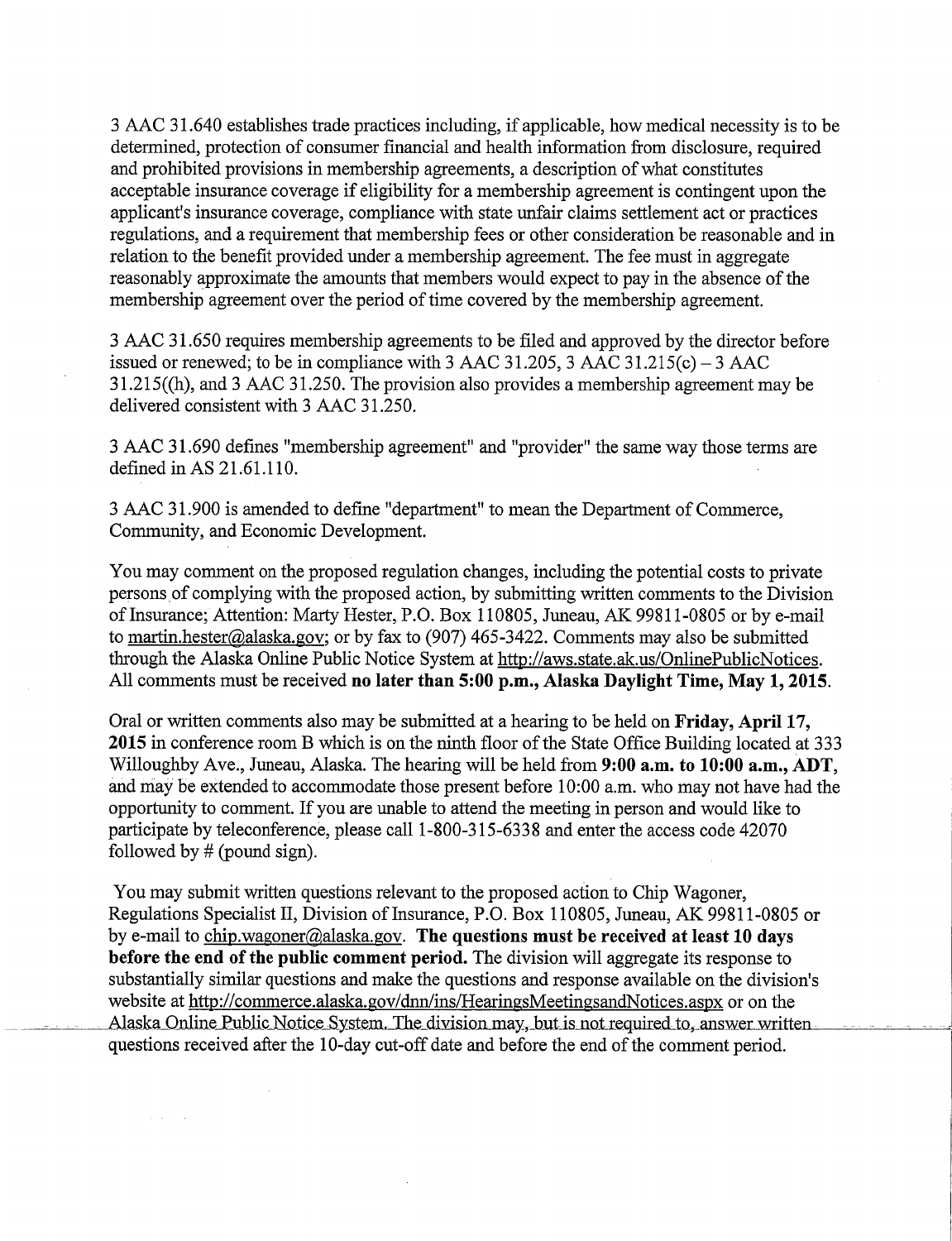If you are a person with a disability who needs a special accommodation in order to participate in the process, please contact Tonya Essary at (907) 465-2597 or TDD (907) 465-5437 no later than April 14, 2015 to ensure that any necessary accommodations can be provided.

For a copy of the proposed regulation changes, please go to http://commerce.alaska.gov/dnn/ins/HearingsMeetingsandNotices.aspx, or contact the Division of Insurance at (907) 269-7900 in Anchorage or (907) 465-2515 in Juneau.

After the public comment period ends, the Division of Insurance will either adopt these or other provisions dealing with the same subject, without further notice, or decide to take no action on them. The language of the final regulations may be different from that of the proposed regulations. YOU SHOULD COMMENT DURING THE TIME ALLOWED IF YOUR INTERESTS COULD BE AFFECTED. Written comments and questions received are public records and are subject to public inspection.

**Statutory Authority:** AS 21.06.060; AS 21.06.090; AS 21.36.355; AS 21.61.105; AS 21.61.106; AS 21.61.109

Statutes Being Implemented, Interpreted, or Made Specific: AS 21.61.100 - AS 21.61.110. **Fiscal Information:** This action is not expected to require an increased appropriation.

DATE: March 13<sup>1</sup>, 2015.

Lori Wing-Heier Director of Insurance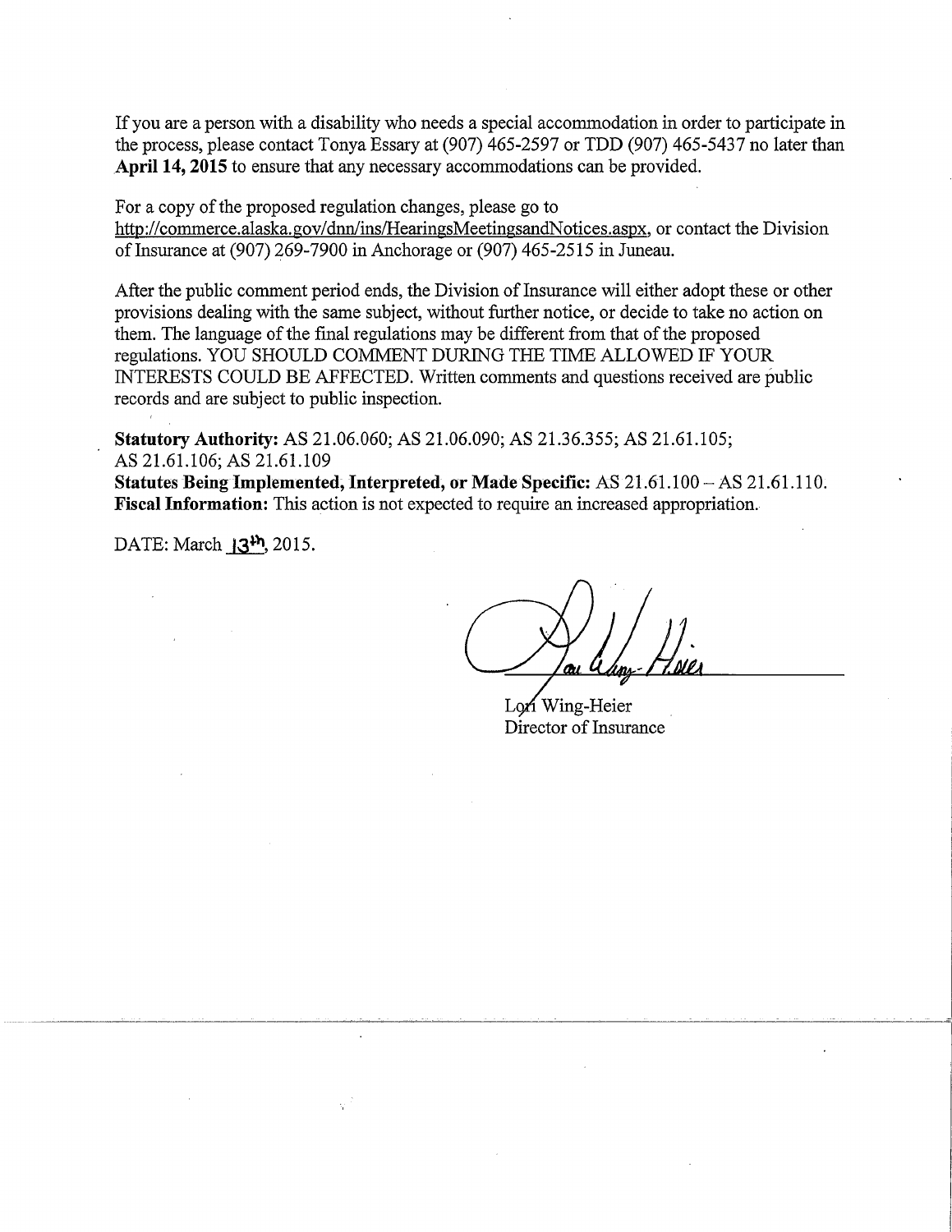### AIR AMBULANCE SERVICES: ADDITIONAL REGULATIONS NOTICE INFORMATION (AS 44.62.190(d))

- 1. Adopting agency: Division of Insurance, Department of Commerce, Community, and Economic Development
- 2. General subject of regulation: 3 AAC 31 is being amended to provide for: 1) air ambulance service provider registration, registration and registration renewal fees, registration, bonding, and records requirements; 2) reinstatement, suspension, or revocation ofregistration; 3) trade practices; and 4) membership agreements;
- 3. Citation of regulation (may be grouped): 3 AAC 31.600 3 AAC 31.690
- 4. Department of Law file number, if any:

#### 5. Reason for the proposed action:

- () Compliance with federal law or action (identify):  $\Box$
- (X) Compliance with new or changed state statute
- () Compliance with Federal or state court decision (identify)
- ( ) Development of program standards
- () Other (identify):  $\qquad \qquad$

# 6. Appropriation/Allocation: \_\_\_\_\_\_\_\_\_\_\_\_\_\_\_\_\_\_\_\_\_\_\_ \_

7. · Estimated annual costs in the aggregate to comply with the proposed action to: Private Persons: Persons desiring to sell, solicit, or negotiate air ambulance membership agreements in this state will be required to register with the division and pay an initial registration fee of \$1,000. The biennial renewal fee would be \$200. Fulfilling the other registration requirements, including audited financial statements and recordkeeping, is not expected to incur costs in excess of normal business operations. An estimate of the cost of a two-year audit was obtained from a manager of a large Anchorage Certified Public Accounting firm. In the case of a company that had no prior annual audits, the initial year audit cost could be \$60,000 - \$80,000 depending on variables such as complexity of the financial transactions, internal accounting controls and financing profile. Materiality of financial statement line items is a significant factor in the extent of the audit procedures necessary to gain adequate assurance that contributes to an unqualified audit opinion. The second year audit cost is typically lower and could be \$40,000 - \$50,000. A smaller Certified Public Accounting firm would commonly cost 10% - 20% less. Provider applicants who do not provide satisfactory evidence of being in operation in this state for at least two years at the time of initial application will have an additional cost of obtaining a \$100,000 bond which is estimated to be \$2,000 - \$5000 depending on variables including the size and financial strength of the entity and other qualitative factors on a case by case basis. The aggregate bond cost is estimated at this time to be zero as those air ambulance providers the division is aware of have all been operating in this state for at least two years. The remaining costs are estimated to be \$4,000 which includes the division's estimate of the cost of completing the registration applications. The total aggregate annual costs are estimated to be approximately \$178,350.